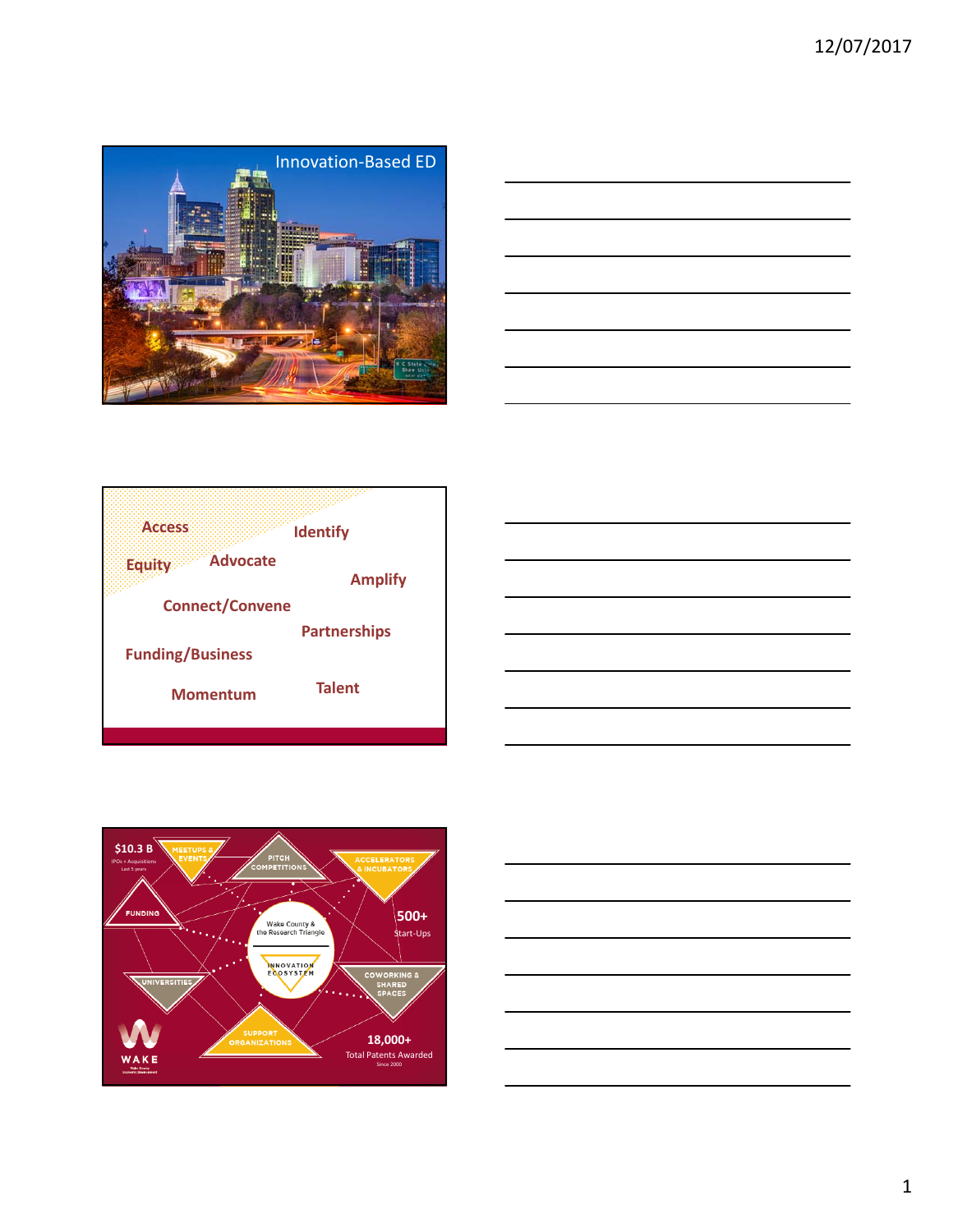





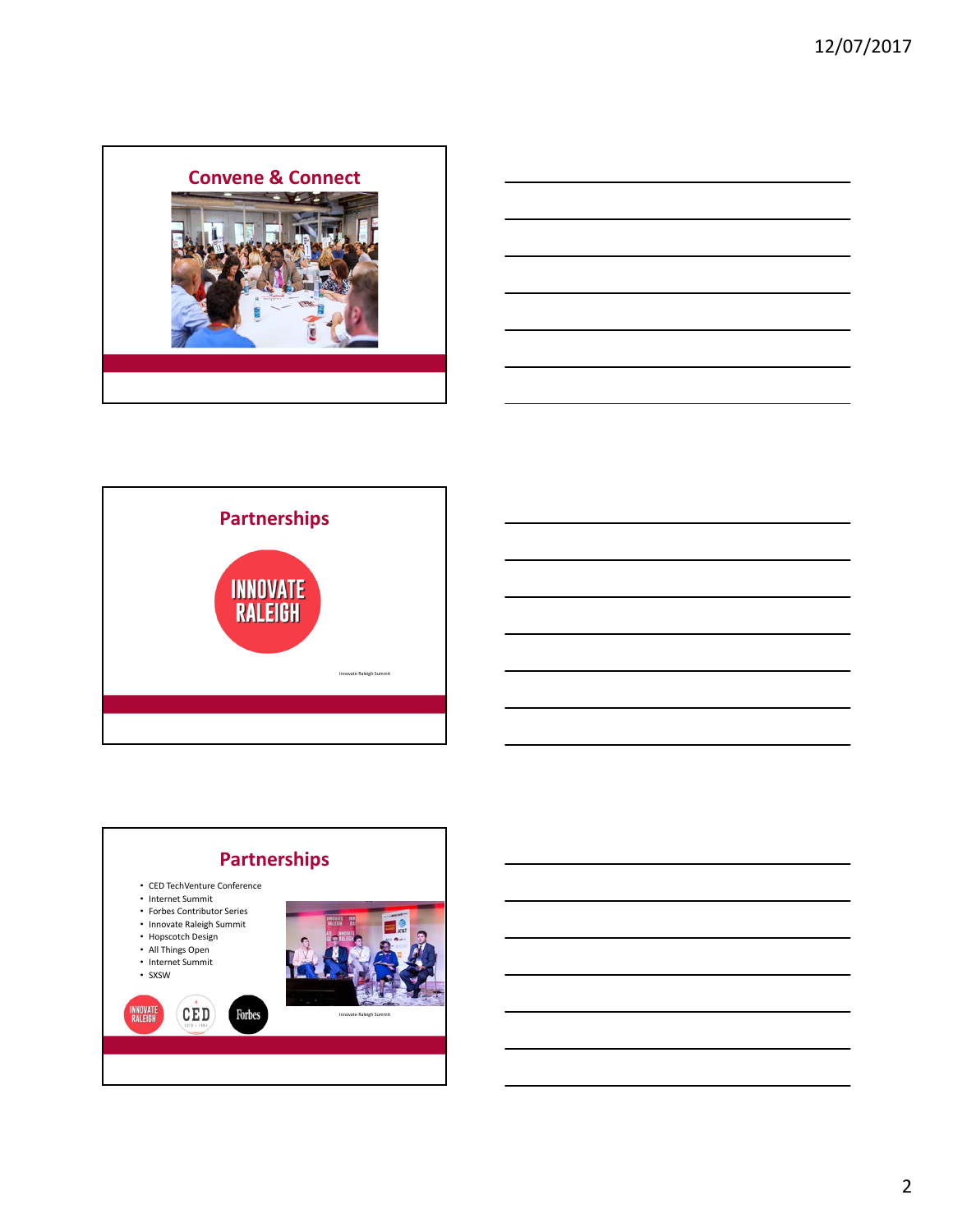

|                                                             | ____ |
|-------------------------------------------------------------|------|
|                                                             |      |
|                                                             |      |
|                                                             |      |
|                                                             |      |
|                                                             |      |
|                                                             |      |
|                                                             |      |
|                                                             |      |
|                                                             |      |
|                                                             |      |
|                                                             |      |
|                                                             |      |
|                                                             |      |
|                                                             |      |
|                                                             |      |
|                                                             |      |
|                                                             |      |
| <u> 1989 - Johann Stoff, amerikansk politiker (d. 1989)</u> |      |
|                                                             |      |





3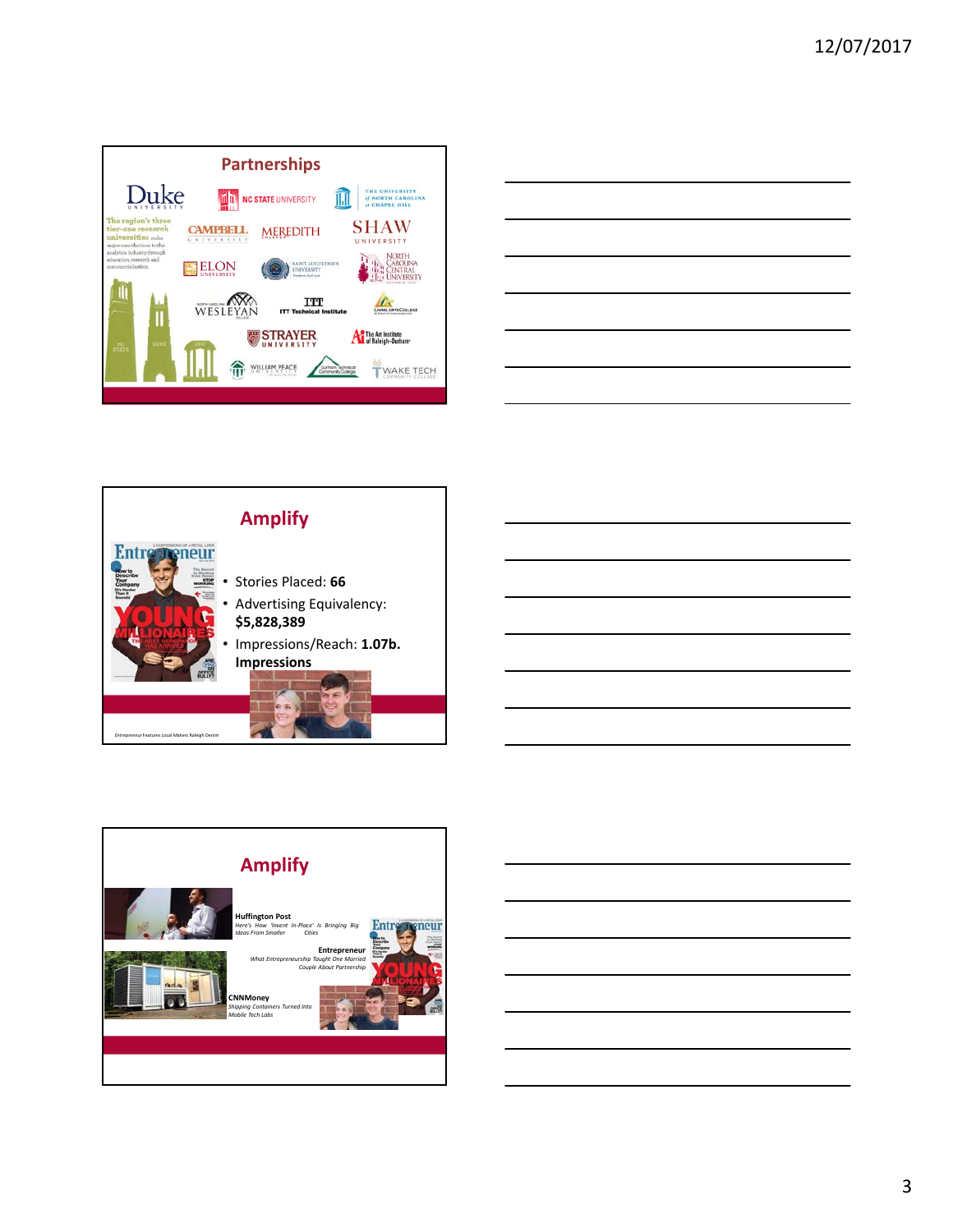